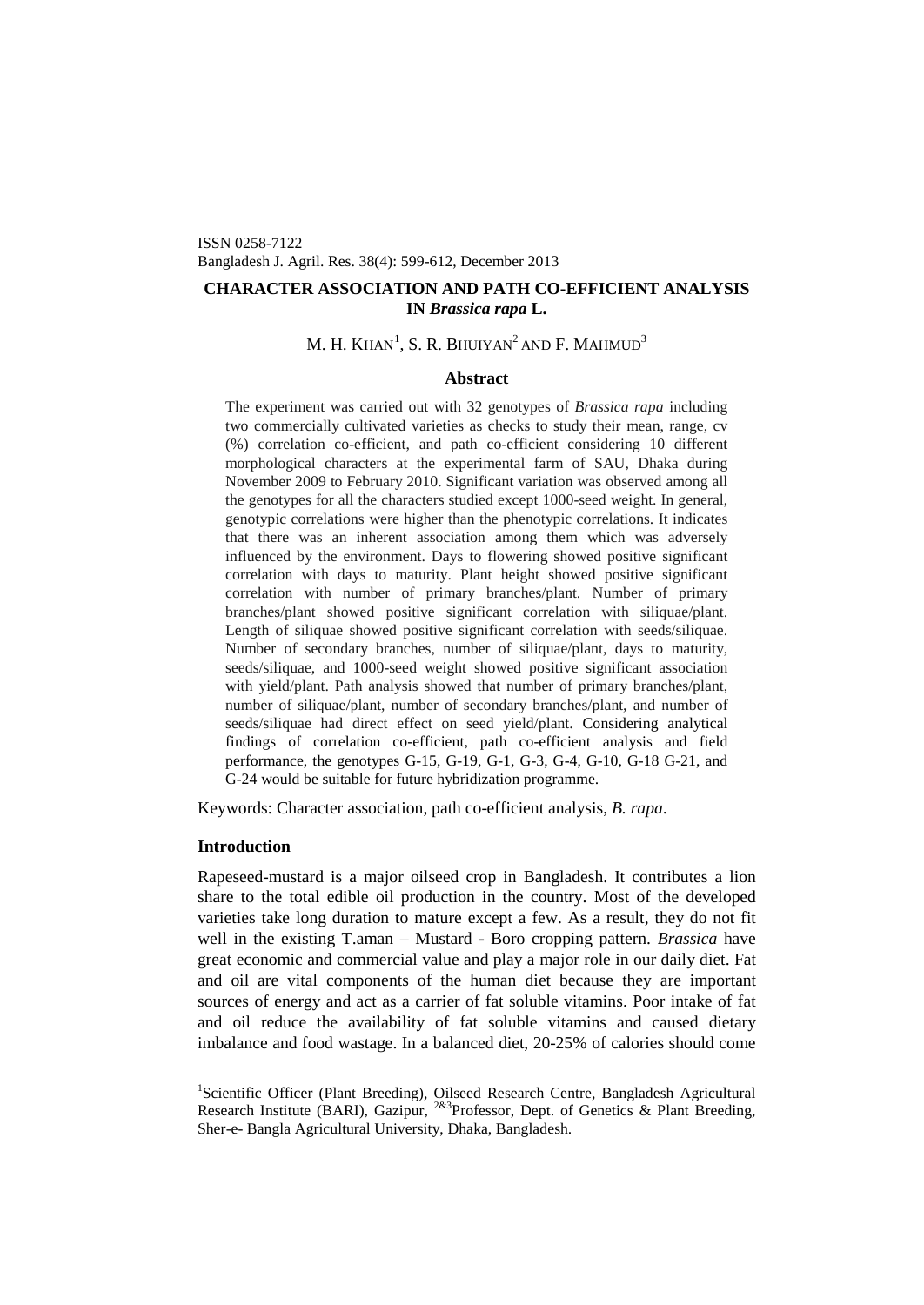from fats and oils and the average need of fats and oils is about 37  $g/day$ (Rahman, 1981). The seeds of *Brassica rapa* contain 42% oil and 25% protein (Khaleque, 1985).There is limited scope of horizontal expansion of cultivation of mustard. So, for increasing mustard production, yield must be increased in per unit area. Developing high yielding varieties in mustard, this demand can be met up. Therefore, high yielding and short duration rapeseed and mustard varieties should be developed to fit into the existing cropping pattern. Thus  $F_8$  materials have been generated through different inter varietal crosses of *Brassica juncea* and the present study was conducted to find out the variability, character association, and the direct and indirect effect of different characters on yield/plant which will give an opportunity to select the desired plant types to meet the existing demand. Determination of correlation co-efficient between the characters has a considerable importance in selecting breeding materials. The path co-efficient analysis gives more specific information on the direct and indirect influence of each of the component characters upon seed yield (Behl *et al*., 1992). Selection of grain yield becomes difficult unless the association among the yield contributing characters are known. So estimation of correlation helps to identify the relative contribution of component characters towards yield (Panse, 1957). As yield is the main objective to a breeder, it is important to know the relationship among various characters that have direct and indirect effect on yield. Yield components influence the ultimate yield of a crop both directly and indirectly (Turkey, 1954). Path analysis specifies the causes and effect relationship and measures the relative importance of each variable (Wright, 1959). Therefore, correlation in combination with path co-efficient analysis will be an important tool to find out the association between direct and indirect effects and quantify the direct and indirect influence of one character upon another (Dewey and Lu, 1959). The correlation co-efficient between yield and yield contributing characters usually show a complex chain of interacting relationship. Path co-efficient estimates the direct and indirect effects of different yield contributing characters towards the yield through correlation co-efficient analysis and visualizes the relationship in more meaningful way. Therefore, the present study was undertaken to find out and establish suitable selection criteria for higher yield through study of variability and relationship between yield and yield components in *Brassica rapa.*

### **Materials and Method**

The present experiment was conducted at the experimental farm of Sher-e-Bangla Agricultural University, Dhaka-1207 during November 2009 to February 2010. A total number of 32 materials were used in this experiment where two were parents, thirty were  $F_7$  generations (Table 2). The crop was fertilized at the rate of 10 tons of cowdung, 250 kg urea, 175 kg triple super phosphate (TSP), 85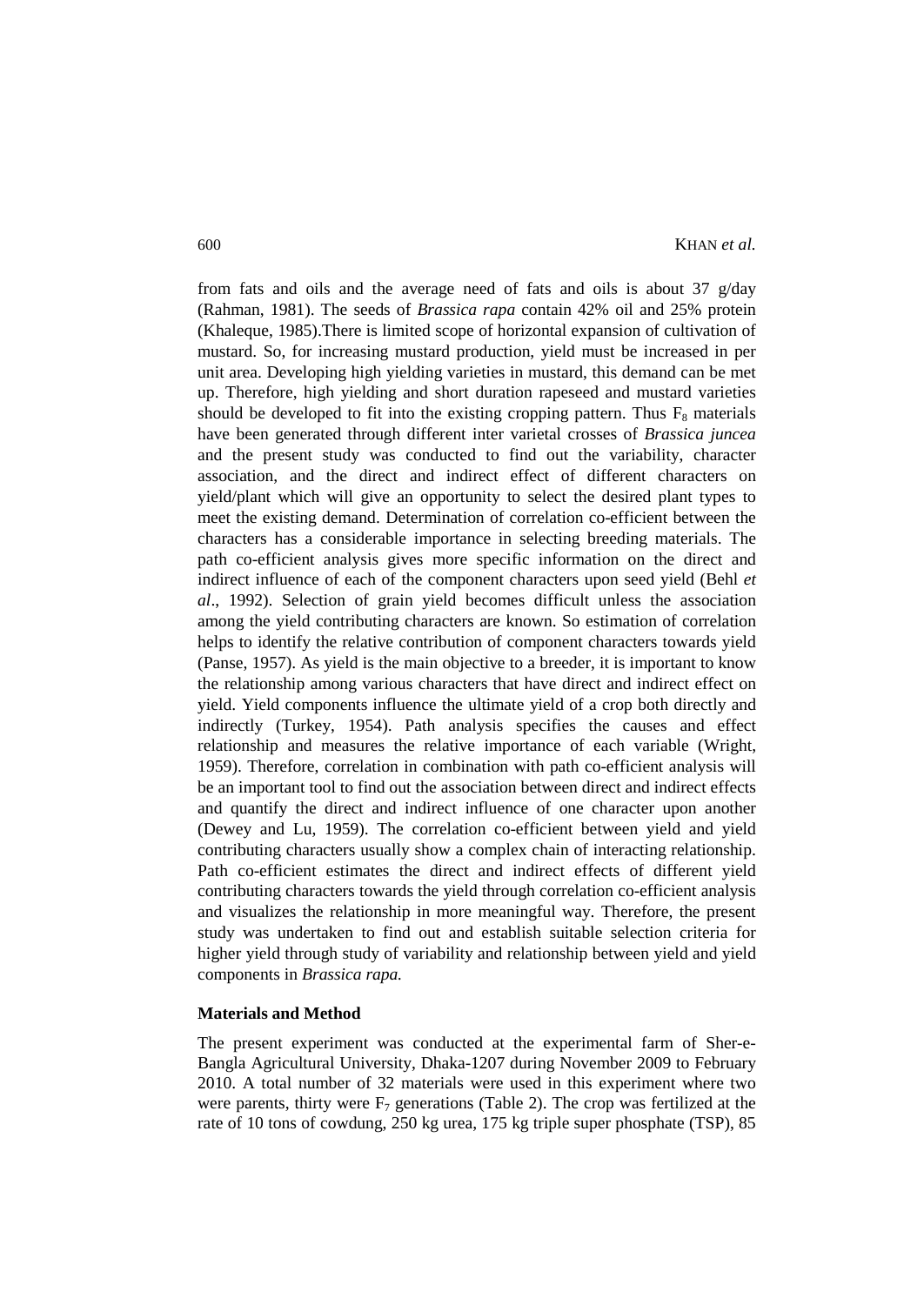kg muriate of potash (MoP),  $250 \text{ kg}$  gypsum, 3 kg zinc oxide, and boron 1 kg per hectare. The half amount of urea, total amount of cowdung, TSP, MoP, gypsum, zinc oxide, and boron were applied during final land preparation. The rest amount of urea was applied as top dressing after 25 days of sowing. The experiment was laid out in randomized complete block design (RCBD) with three replications. The total area of the experiment was  $37 \text{m} \times 11 \text{m} = 407 \text{ m}^2$ . Each replication size was 37 m  $\times$  2.7 m, total plot size was 299.7m<sup>2</sup> and the distance between replication to replication was 1 m. The spacing between line to line was 30 cm. Seeds were sown in lines in the experimental plots on 04 November 2009. The seeds were placed at about 1.5 cm depth in the soil. Intercultural operations, such as weeding, thinning, irrigation, pest management, etc. were done uniformly in all the plots. Aphid infection was found in the crop during the siliquae development stage. To control aphids, Malathion-57 EC @ 2ml/liter of water was applied. Harvesting was done from  $4<sup>th</sup>$  to  $15<sup>th</sup>$  February 2010 depending upon the maturity.

For studying different genetic parameters and inter-relationships, ten characters were taken into consideration. The data were recorded on randomly ten selected plants for each of the parental line and  $F_8$  progenies on the following traits- days to 50% flowering, days to 80% maturity, plant height (cm), number of primary branches/plant, number of secondary branches/plant, number of siliquae/plant, siliquae length (cm), number of seeds/siliquae, 1000-seed weight (g), seed yield/plant (g). The data were analyzed for different components. Phenotypic and genotypic variance was estimated by the formula used by Johnson *et al*. (1955). Genotypic and phenotypic co-efficient of variation were calculated by the formula of Burton (1952). Simple correlation coefficient was obtained using the formula suggested by Clarke (1973); Singh and Chaudhary (1985). Genotypic and phenotypic correlation co-efficient were calculated following Miller *et al.* (1958). Path co-efficient analysis was done following the method outlined by Dewey and Lu (1959). Statistical analysis were done using Genstat 5 Release 4.1 software program (copyright 1997, Lawes Agricultural Trust, Rothamasted Experimental Station, UK).

### **Results and Discussion**

The mean, range, and cv (%) for seed yield and yield contributing characters of 32 genotypes of *Brassica rapa* along with checks are presented in Table 1. Variations were observed among the lines for all the characters studied. Days to 50% flowering ranged from 30.33 to 36.00. Highest days to flowering were observed in genotype  $G_1$  and the lowest was genotype  $G_{17}$  and  $G_{19}$ . Plant height ranged from 74.33 cm to 118.33 cm. Highest plant height was observed in genotype  $G_{19}$  (118.33 cm) and lowest was in genotype  $G_{23}$  (74.33 cm). Number of primary branches/plant ranged from 4.20 to 9.40. Highest number of primary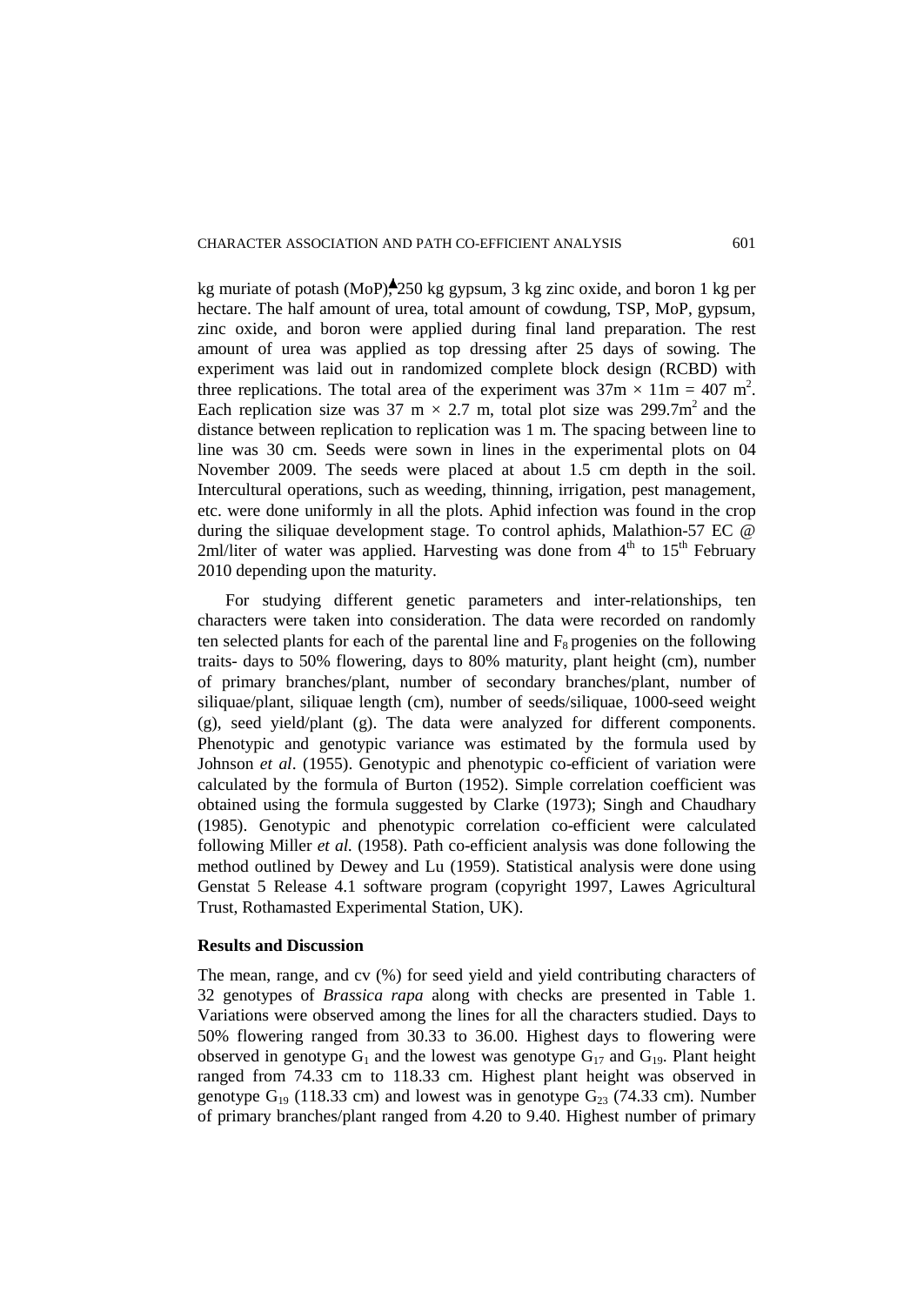branches/plant was observed in genotype  $G_{10}$  (9.40) and the lowest was in genotype  $G_{23}$  (4.20). Number of secondary branches/plant ranged from 1.33 to 8.47. Highest number of secondary branches/plant was observed in genotype  $G_8$  $(8.47)$  and the lowest was in genotype  $G_{16}$  and  $G_{19}$   $(1.33)$ . Number of siliquae/plant ranged from 68.33 to 228.00. Highest siliquae/plant was recorded in genotype  $G_3$  (228.00) and the lowest was in genotype  $G_{16}$  (68.33). Length of siliquae ranged from 4.34 to 6.93 cm. Highest length of siliquae was observed in genotype  $G_{15}$  (6.93 cm) and the lowest was in genotype  $G_{14}$  (4.34 cm). Days to 80% maturity ranged from 86.33 to 97.33. Genotype  $G_8$  (86.33) showed early maturity and genotype  $G_1$  (97.33) was found late in maturity. Number of seeds/siliquae ranged from 12.30 to 24.33. Highest number of seeds/siliquae was observed in genotype  $G_{21}$  (24.33) and the lowest was observed in genotype  $G_{14}$ (12.30). Thousand seed weight ranged from 3.11 to 4.50g. Highest 1000-seed weight was recorded in genotype  $G_{19}$  (4.50g) and the lowest was in genotype  $G_{25}$ (3.11g). Seed yield/plant ranged from 5.23 to 9.87g. The highest seed yield/plant was recorded in genotype  $G_{15}$  (9.87g) and the lowest was recorded in genotype  $G_5$  (5.23g) Table 2.

The percent of highest co-efficient of variation (CV %) was recorded in the character number of secondary branches/plant (53.77) followed by the character number of siliquae/plant (27.11) and 1000-seed weight (20.61). Minimum variation was observed in the character days to 80% maturity (1.36) Table 1.

| o          | . .       |        |               |       |           |
|------------|-----------|--------|---------------|-------|-----------|
| Characters | <b>MS</b> | Mean   | Range         | CV(%) | <b>SE</b> |
| <b>DTF</b> | 5.58      | 32.30  | 30.33-36.00   | 4.02  | 0.18      |
| <b>PHT</b> | 275.83    | 96.89  | 74.33-118.33  | 7.22  | 1.14      |
| <b>NPB</b> | 4.2       | 6.13   | $4.20 - 9.40$ | 18.24 | 0.15      |
| <b>NSB</b> | 12.67     | 4.83   | $0.50 - 8.47$ | 53.77 | 0.31      |
| <b>NSP</b> | 4599.79   | 153.28 | 68.33-228.00  | 27.11 | 5.26      |
| <b>PLH</b> | 0.68      | 5.51   | 4.34-6.93     | 8.16  | 0.06      |
| <b>DEF</b> | 19.94     | 90.50  | 86.33-97.33   | 1.36  | 0.28      |
| <b>SPS</b> | 18.66     | 16.61  | 12.30-24.33   | 15.66 | 0.34      |
| <b>TSW</b> | $0.39$ ns | 3.57   | 3.11-4.50     | 20.61 | 0.07      |
| <b>YPP</b> | 4.95      | 7.61   | 5.23-9.67     | 20.42 | 0.19      |

**Table 1. Mean Range and CV (%) of seed and yield contributing characters 32 genotypes of** *Brassica rapa.*

DTF = Days to 50% flowering, PHT= Plant height (cm), NPB =No. of primary branches/plant, NSB = No. of secondary branches/plant, NSP = No. of Siliquae/plant, PLH = Length of Siliquae (cm), DEF = Days to 80% maturity, SPS = No. of seeds/siliquae, TSW = 1000 seed weight (g) and YPP = Seed yield/plant (g). ns= Not significant.  $\%$  CV = Percent co-efficient of variation.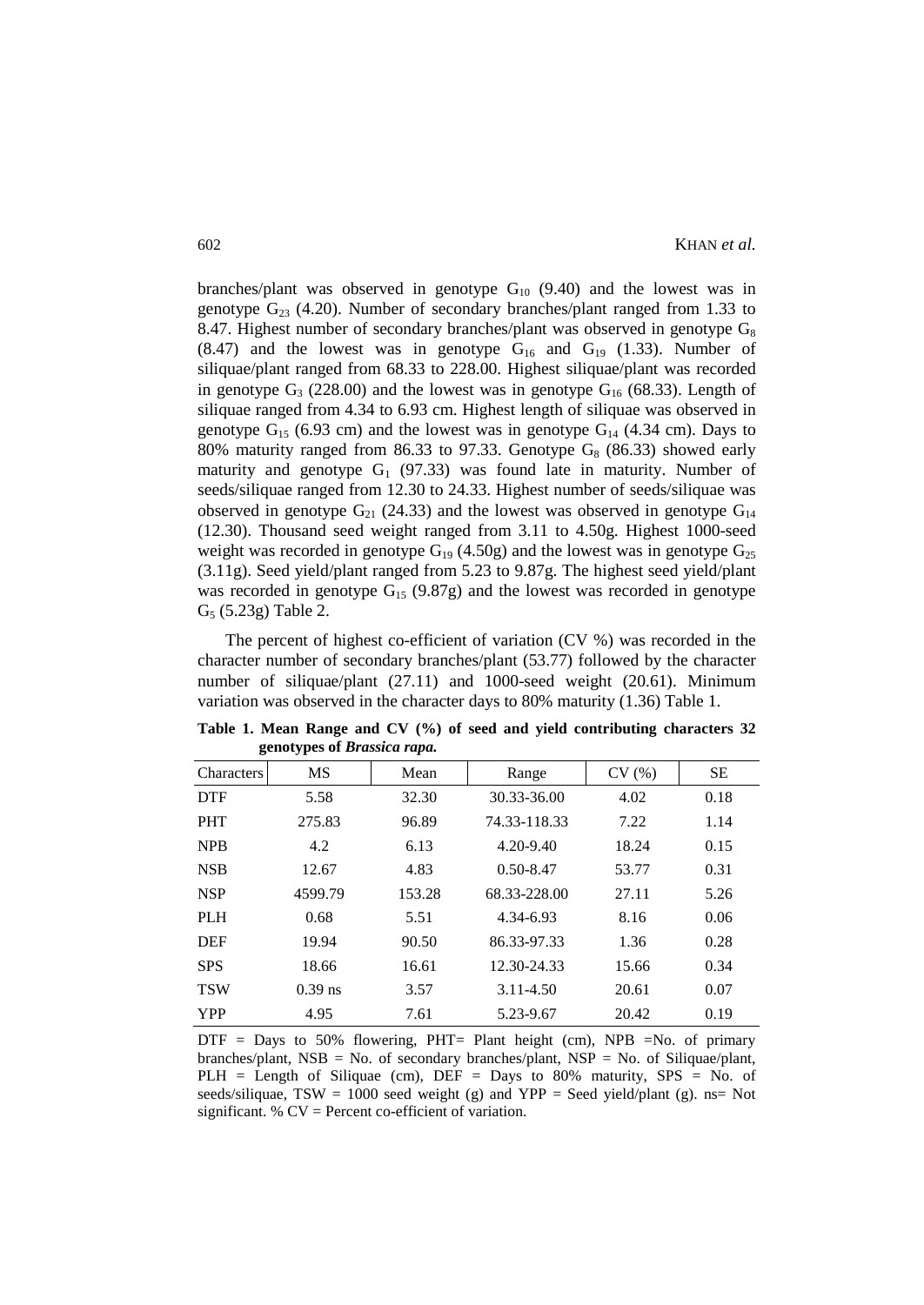### **Correlation co-efficient**

Seed yield is a complex product being influenced by several quantitative traits. Some of these traits are highly associated with seed yield. The analysis of the relationship among those traits and their association with seed yield is very much essential to establish selection criteria. Breeders always look for genetic variation among traits to select desirable type. Correlation co-efficient between pairs of trait for F7 materials of *B. rapa* are shown in (Table 3).

Days to flowering showed positive significant correlation with days to maturity  $(G = 0.838, P = 0.571)$ , followed by positive values with number of secondary branches/plant (G = 0.389, P = 0.132), siliquae/plant (G = 0.560, P = 0.192), days to maturity ( $G = 0.838$ , P=0.571), and non-significant with length of siliquae (G = 0.001, P= 0.081), plant height (G = 0.074, P= 0.099), and yield/plant (G = 0.292, P = 0.033). Whereas negative significant correlation was found in number of primary branches/plant  $(G = -0.128)$  followed by 1000-seed weight  $(G = -0.910, P = -0.135)$  and non-significant correlation with seeds/siliquae  $(G = -0.034, P = -0.040)$ , (Table 3). Singh *et al.* (1987) and Shivahare *et al*. (1975) reported that days to 50% flowering negatively correlated with 1000-seed weight.

Plant height showed positive significant correlation with number of primary branches/plant  $(G = 0.901, P = 0.585)$  followed by positive values with yield/plant (G = 0.479, P = 0.385) and seeds/siliquae (G = 0.523, P = 0.375) and non-significant with siliquae/plant (G = 0.245, P = 0.236), length of siliquae (G = 0.234, P = 0.182), and 1000-seed weight (G = 0.281, P = 0.066). Whereas negative significant correlation was found in number of secondary branches/plant  $(G = -0.306, P = -0.110)$  followed by days to maturity  $(G = -0.109, P = -0.058)$ , (Table 3).These findings have close resemblance with the reports of Chowdhury *et al*. (1987) and Yadava *et al*. (1978).

Number of primary branches/plant showed positive significant correlation with siliquae/plant (P= 0.953) followed by yield/plant (G = 0.760, P = 0.394), seeds/siliquae ( $G = 0.561$ ,  $P = 0.286$ ) and non-significant with length of siliquae  $(G = 0.331, P = 0.189)$ , number of secondary branches/plant  $(G = 0.209, P = 0.189)$ 0.063), and 1000-seed weight  $(G = 0.136)$ . Whereas negative non-significant correlation was found in siliquae/plant  $(G = -0.202)$  followed by days to maturity  $(G = -0.062, P = -0.020)$  and 1000-seed weight  $(P = -0.007)$  (Table 3).

Number of secondary branches/plant showed positive significant correlation with yield/plant (G = 0.626, P = 0.326), followed by siliquae/plant (G = 1.110, P=0.527) and non-significant with days to maturity ( $G = 0.313$ ,  $P = 0.151$ ) and length of siliquae ( $P = 0.082$ ), Whereas negative significant correlation was found in seeds/siliquae (G = -0.871, P = -0.131) followed by length of siliquae (G  $= -0.136$ ) and 1000-seed weight (G = -1.049, P = -0.001) (Table 3).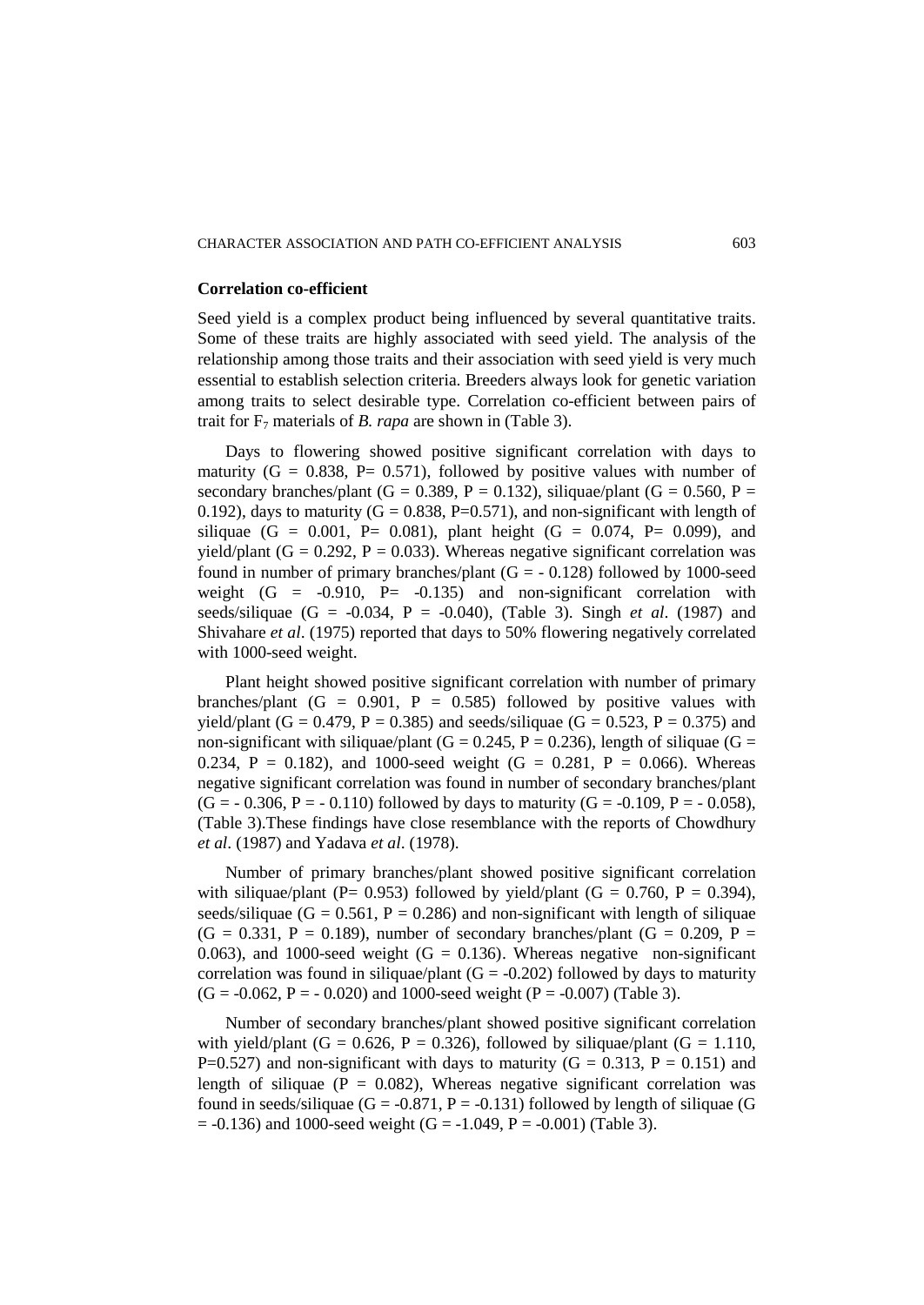| Genotype                                             |                | <b>DTF</b> | <b>PHT</b> | <b>NPB</b> | <b>NSB</b> | <b>NSP</b> | PLH  | <b>DEF</b> | <b>SPS</b> | <b>TSW</b> | <b>YPP</b> |
|------------------------------------------------------|----------------|------------|------------|------------|------------|------------|------|------------|------------|------------|------------|
| <b>BARI <math>9 \times</math> BARI 6 P1</b>          | $G_1$          | 36.00      | 105.47     | 6.90       | 6.10       | 216.07     | 5.63 | 97.33      | 15.60      | 3.60       | 8.63       |
| $F6 \times BARI 9 P2$                                | G <sub>2</sub> | 35.00      | 93.00      | 5.33       | 6.50       | 168.00     | 6.18 | 96.33      | 19.67      | 3.40       | 7.93       |
| BAR I $6 \times$ Tori 7                              | $G_3$          | 33.33      | 103.33     | 7.13       | 7.10       | 228.00     | 5.73 | 92.00      | 18.00      | 3.33       | 8.43       |
| BARI $6 \times R$ . Tori 7                           | $G_4$          | 34.67      | 100.33     | 7.03       | 8.03       | 215.00     | 5.67 | 94.00      | 15.00      | 3.17       | 9.53       |
| BARI 9 $\times$ BARI 6 P7                            | G <sub>5</sub> | 33.67      | 91.57      | 5.50       | 5.67       | 147.00     | 5.77 | 95.00      | 17.97      | 3.40       | 7.32       |
| BARI 9 $\times$ F6 P2                                | $G_6$          | 32.67      | 88.80      | 5.40       | 2.70       | 125.00     | 4.97 | 93.33      | 13.50      | 3.59       | 6.38       |
| BARI 9 $\times$ BARI6 P4                             | G <sub>7</sub> | 32.33      | 92.67      | 5.80       | 4.10       | 135.00     | 5.47 | 88.00      | 14.67      | 3.43       | 6.80       |
| <b>SAU Sharisa 1 S3</b>                              | $G_8$          | 31.00      | 99.00      | 5.57       | 8.47       | 157.00     | 6.03 | 86.33      | 16.00      | 4.23       | 7.50       |
| BARI 9 $\times$ BARI 6 P3                            | G <sub>9</sub> | 34.33      | 100.30     | 4.30       | 4.27       | 153.67     | 5.28 | 89.00      | 14.97      | 4.05       | 7.83       |
| $F6 \times BARI9$                                    | $G_{10}$       | 32.00      | 117.67     | 9.40       | 5.23       | 214.67     | 5.67 | 89.67      | 17.67      | 3.20       | 9.03       |
| BARI $9 \times F6$ P8                                | $G_{11}$       | 32.67      | 92.70      | 6.10       | 3.57       | 191.33     | 5.23 | 88.00      | 16.19      | 3.38       | 6.69       |
| BARI $6 \times$ Tori 7                               | $G_{12}$       | 31.33      | 93.00      | 5.60       | 4.60       | 143.67     | 5.83 | 90.00      | 18.33      | 3.27       | 8.23       |
| <b>BARI</b> $9 \times$ F <sub>6</sub> P <sub>2</sub> | $G_{13}$       | 33.00      | 95.00      | 5.50       | 4.30       | 137.67     | 5.16 | 91.33      | 16.03      | 3.11       | 6.15       |
| BARI 9 $\times$ F6 P6                                | $G_{14}$       | 33.00      | 98.30      | 5.57       | 3.47       | 145.17     | 4.34 | 88.67      | 12.30      | 3.48       | 5.83       |
| SAU Sharisa 1 S1                                     | $G_{15}$       | 31.00      | 112.67     | 9.00       | 2.33       | 140.67     | 6.93 | 88.00      | 21.67      | 3.80       | 9.87       |
| <b>BINA</b> Sharisa 6                                | $G_{16}$       | 33.00      | 99.33      | 6.27       | 1.33       | 68.33      | 5.77 | 92.33      | 20.00      | 4.00       | 6.30       |
| $F6 \times BARI 9 P1$                                | $G_{17}$       | 30.33      | 87.33      | 4.97       | 6.57       | 174.67     | 5.17 | 90.67      | 14.67      | 4.10       | 7.03       |
| Tori $7\times$ F6 P2                                 | $G_{18}$       | 33.00      | 106.67     | 6.30       | 6.23       | 200.00     | 5.43 | 88.00      | 15.67      | 3.50       | 7.87       |
| SAU Sharisa 1 S2                                     | $G_{19}$       | 30.33      | 118.33     | 8.47       | 1.33       | 132.00     | 5.50 | 87.67      | 19.67      | 4.50       | 8.07       |
| BARI $9 \times F6$ P5                                | $G_{20}$       | 32.67      | 87.67      | 6.60       | 7.33       | 172.33     | 5.20 | 91.33      | 16.67      | 3.63       | 9.20       |

**Table 2. Mean performance of 32 genotypes of** *Brassica rapa.*

604

KHAN

*et al.*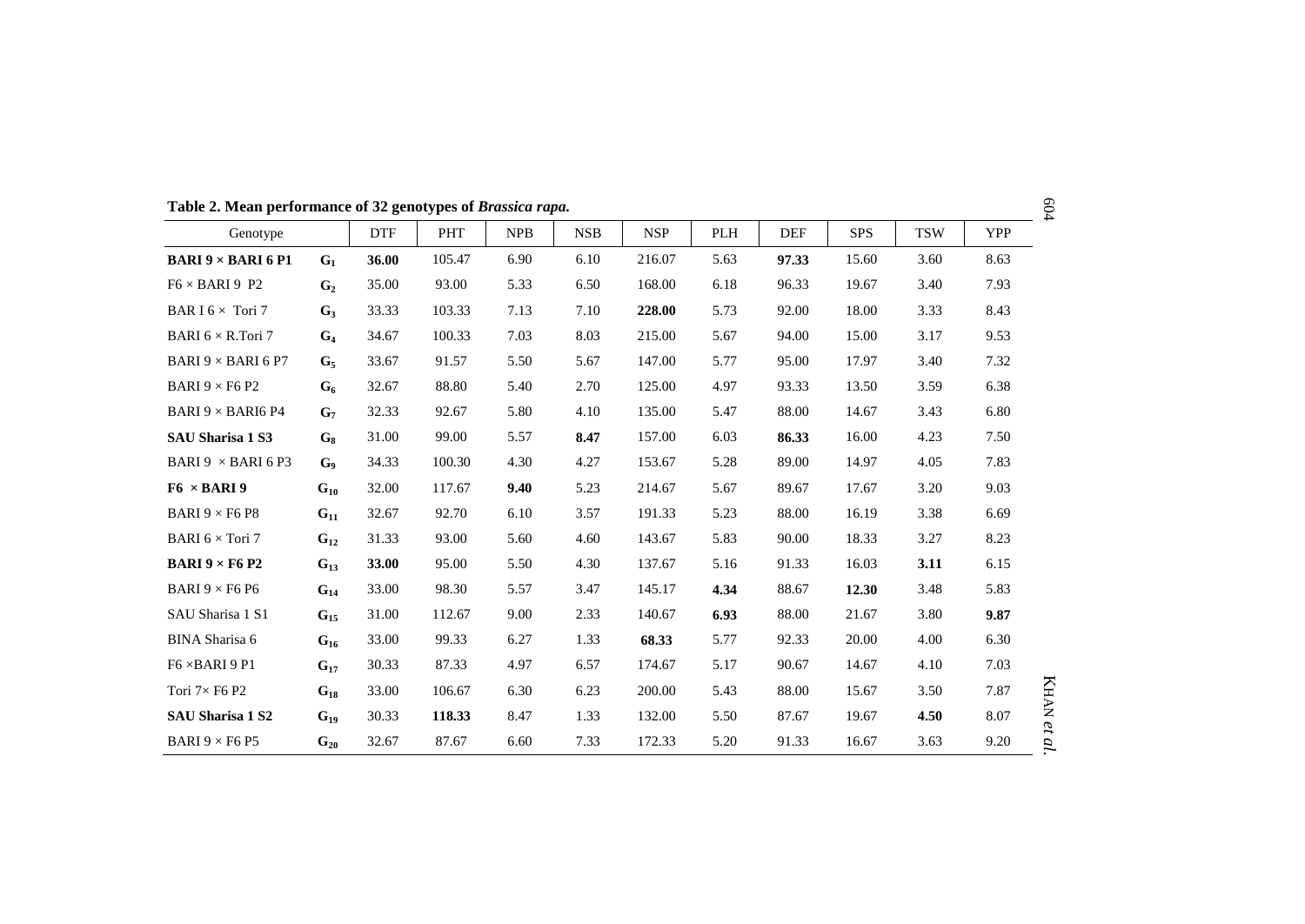| Table 2. Cont'd. |  |  |  |  |
|------------------|--|--|--|--|
|------------------|--|--|--|--|

| Genotype                                    |          | <b>DTF</b> | PHT    | NPB  | <b>NSB</b> | <b>NSP</b> | <b>PLH</b> | <b>DEF</b> | <b>SPS</b> | <b>TSW</b> | <b>YPP</b> |
|---------------------------------------------|----------|------------|--------|------|------------|------------|------------|------------|------------|------------|------------|
| <b>BINA Sharisa 6</b>                       | $G_{21}$ | 32.00      | 105.00 | 6.17 | 1.50       | 69.00      | 5.60       | 92.00      | 24.33      | 3.13       | 7.23       |
| BARI 9 $\times$ F6 P3                       | $G_{22}$ | 31.00      | 101.67 | 5.37 | 3.33       | 134.67     | 5.33       | 88.00      | 15.67      | 3.50       | 7.43       |
| <b>BARI 9 <math>\times</math> BARI 6 P5</b> | $G_{23}$ | 31.33      | 74.33  | 4.20 | 4.17       | 115.33     | 5.53       | 89.00      | 15.33      | 3.77       | 5.23       |
| Tori $7 \times F6$ P1                       | $G_{24}$ | 32.00      | 96.33  | 7.13 | 8.00       | 197.00     | 4.57       | 91.67      | 15.33      | 3.13       | 9.67       |
| SS $75 \times$ Tori 7 P2                    | $G_{25}$ | 31.33      | 95.00  | 5.00 | 4.17       | 134.67     | 5.37       | 91.00      | 16.33      | 3.03       | 6.07       |
| BARI 9 $\times$ F6 P4                       | $G_{26}$ | 31.00      | 102.00 | 6.70 | 6.57       | 177.33     | 5.33       | 89.00      | 14.67      | 3.73       | 7.40       |
| SS $7.5 \times$ Tori 7 P3                   | $G_{27}$ | 32.33      | 103.33 | 6.27 | 3.57       | 114.33     | 5.57       | 90.00      | 18.33      | 3.63       | 7.07       |
| BARI $6 \times$ Tori 7                      | $G_{28}$ | 31.33      | 87.00  | 6.27 | 5.53       | 119.00     | 5.60       | 89.67      | 17.33      | 3.47       | 6.00       |
| BARI $9 \times F6$ P7                       | $G_{29}$ | 31.33      | 85.00  | 6.00 | 2.80       | 114.67     | 5.43       | 88.33      | 14.33      | 3.73       | 5.80       |
| BARI $9 \times$ BARI 6 P6                   | $G_{30}$ | 32.00      | 87.00  | 5.10 | 6.40       | 146.67     | 6.33       | 90.33      | 14.67      | 3.07       | 8.60       |
| BARI $9 \times$ F6 P1                       | $G_{31}$ | 31.00      | 86.33  | 5.43 | 5.17       | 145.67     | 5.13       | 90.00      | 14.33      | 3.80       | 8.90       |
| SS $75 \times$ Tori 7 P1                    | $G_{32}$ | 31.67      | 94.33  | 5.83 | 5.10       | 171.67     | 5.63       | 90.00      | 16.67      | 3.57       | 9.33       |
| <b>Grand mean</b>                           |          | 32.30      | 96.89  | 6.13 | 4.83       | 153.29     | 5.51       | 90.50      | 16.61      | 3.55       | 7.61       |

CHARACTER ASSOCIATION AND PATH CO-EFFICIENT T ANALYSIS ANALYSIS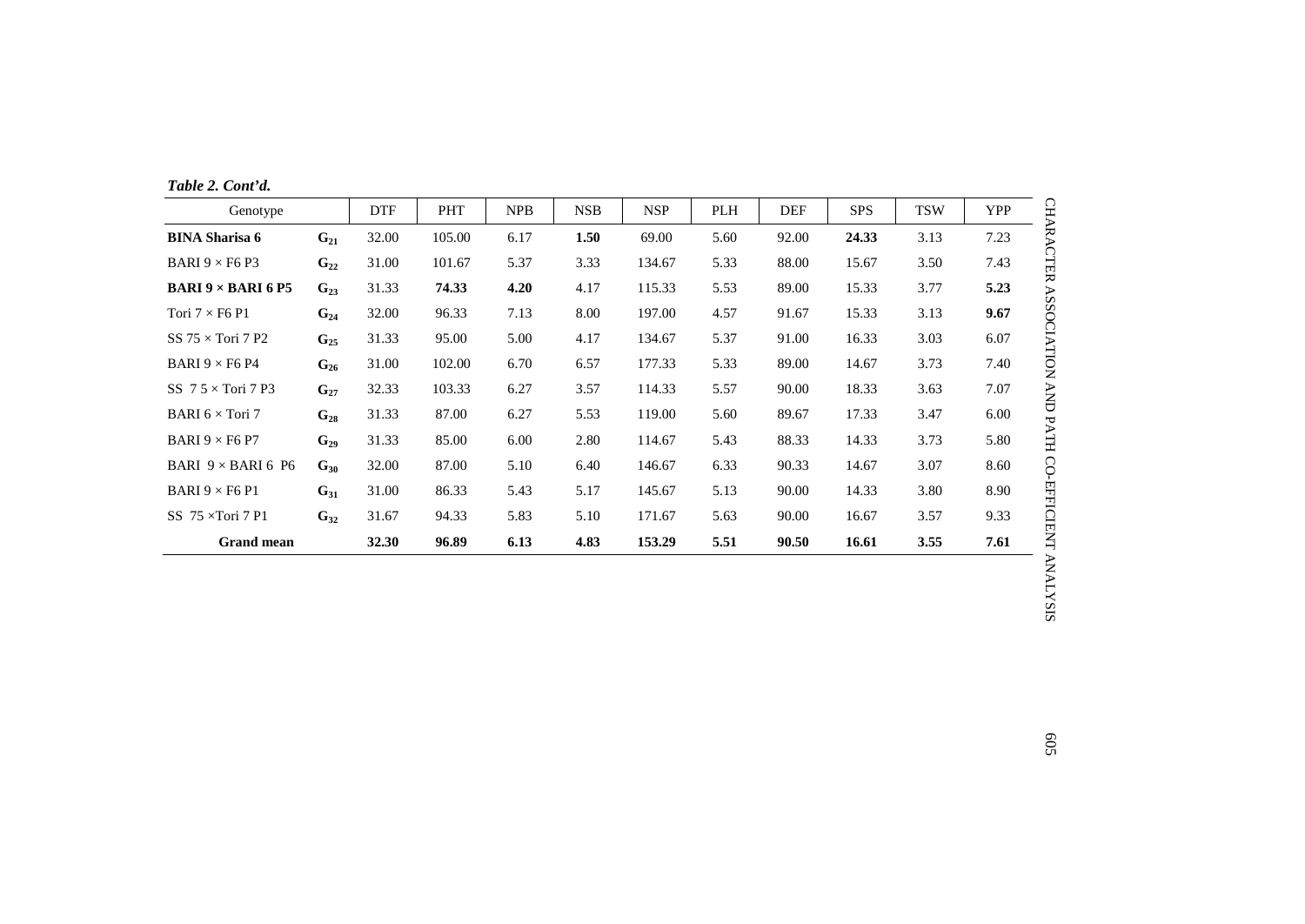|            | Senory pre and phenory pre-correlations co-emercine among |            |            |            |            | $\frac{1}{2}$ |            |            | $\sim$ $\mu$ materials of <i>B</i> where $\mu$ |            |
|------------|-----------------------------------------------------------|------------|------------|------------|------------|---------------|------------|------------|------------------------------------------------|------------|
| Characters | Correlation                                               | <b>PHT</b> | <b>NPB</b> | <b>NSB</b> | <b>NSP</b> | PLH           | <b>DEF</b> | <b>SPS</b> | <b>TSW</b>                                     | <b>YPP</b> |
|            | $\mathbf G$                                               | 0.074      | $-0.128$   | 0.389*     | $0.560**$  | 0.001         | $0.838**$  | $-0.034$   | $-0.910**$                                     | 0.292      |
| <b>DTF</b> | $\, {\bf P}$                                              | 0.099      | 0.002      | 0.132      | 0.192      | 0.018         | $0.571**$  | $-0.040$   | $-0.135$                                       | 0.033      |
|            | ${\bf G}$                                                 |            | $0.901**$  | $-0.306$   | 0.245      | 0.234         | $-0.109$   | $0.523**$  | 0.281                                          | $0.479**$  |
| <b>PHT</b> | $\mathbf{P}$                                              |            | $0.585**$  | $-0.110$   | 0.236      | 0.182         | $-0.058$   | $0.375*$   | 0.066                                          | $0.385*$   |
|            | ${\bf G}$                                                 |            |            | 0.209      | $-0.202$   | 0.331         | $-0.062$   | $0.561**$  | 0.136                                          | $0.760**$  |
| <b>NPB</b> | ${\bf P}$                                                 |            |            | 0.063      | $0.953**$  | 0.189         | $-0.020$   | 0.286      | $-0.007$                                       | $0.394*$   |
|            | ${\bf G}$                                                 |            |            |            | $1.110**$  | $-0.136$      | 0.313      | $-0.871**$ | $-1.049**$                                     | $0.626**$  |
| <b>NSB</b> | P                                                         |            |            |            | $0.527**$  | 0.082         | 0.151      | $-0.131$   | $-0.001$                                       | 0.326      |
|            | ${\bf G}$                                                 |            |            |            |            | $-0.114$      | 0.252      | $-0.576**$ | $-0.733**$                                     | $0.661**$  |
| <b>NSP</b> | ${\bf P}$                                                 |            |            |            |            | $-0.020$      | 0.116      | $-0.112$   | $-0.068$                                       | $0.522**$  |
|            | ${\bf G}$                                                 |            |            |            |            |               | 0.061      | $0.699**$  | 0.245                                          | $0.486**$  |
| PLH        | $\mathbf{P}$                                              |            |            |            |            |               | 0.061      | $0.465**$  | 0.004                                          | 0.203      |
|            | ${\bf G}$                                                 |            |            |            |            |               |            | 0.199      | $-0.956**$                                     | 0.244      |
| <b>DEF</b> | $\mathbf{P}$                                              |            |            |            |            |               |            | 0.107      | $-0.193$                                       | 0.120      |
|            | ${\bf G}$                                                 |            |            |            |            |               |            |            | $-0.200$                                       | 0.277      |
| <b>SPS</b> | $\mathbf{P}$                                              |            |            |            |            |               |            |            | 0.041                                          | 0.146      |
|            | ${\bf G}$                                                 |            |            |            |            |               |            |            |                                                | $-0.746**$ |
| <b>TSW</b> | ${\bf P}$                                                 |            |            |            |            |               |            |            |                                                | 0.057      |

**Table 3. Genotypic and phenotypic Correlations co-efficient among different characters of the 32 F7 materials of** *Brassica rapa.*

\*\* and \* Significant at the 1% and 5% level of probability, respectively, G=genotypic correlation, P= phenotypic correlation, DTF = Days to 50% flowering, PHT= Plant height (cm), NPB =No. of primary branches/plant, NSB = No. of secondary branches/plant, NSP = No. of Siliquae per plant, PLH = Length of Siliquae (cm), DEF = Days to 80% maturity, SPS = No. of seeds per Siliquae, TSW = 1000 seed weight (g) and  $YPP =$  Seed yield per plant (g)

KHAN *et al.*

606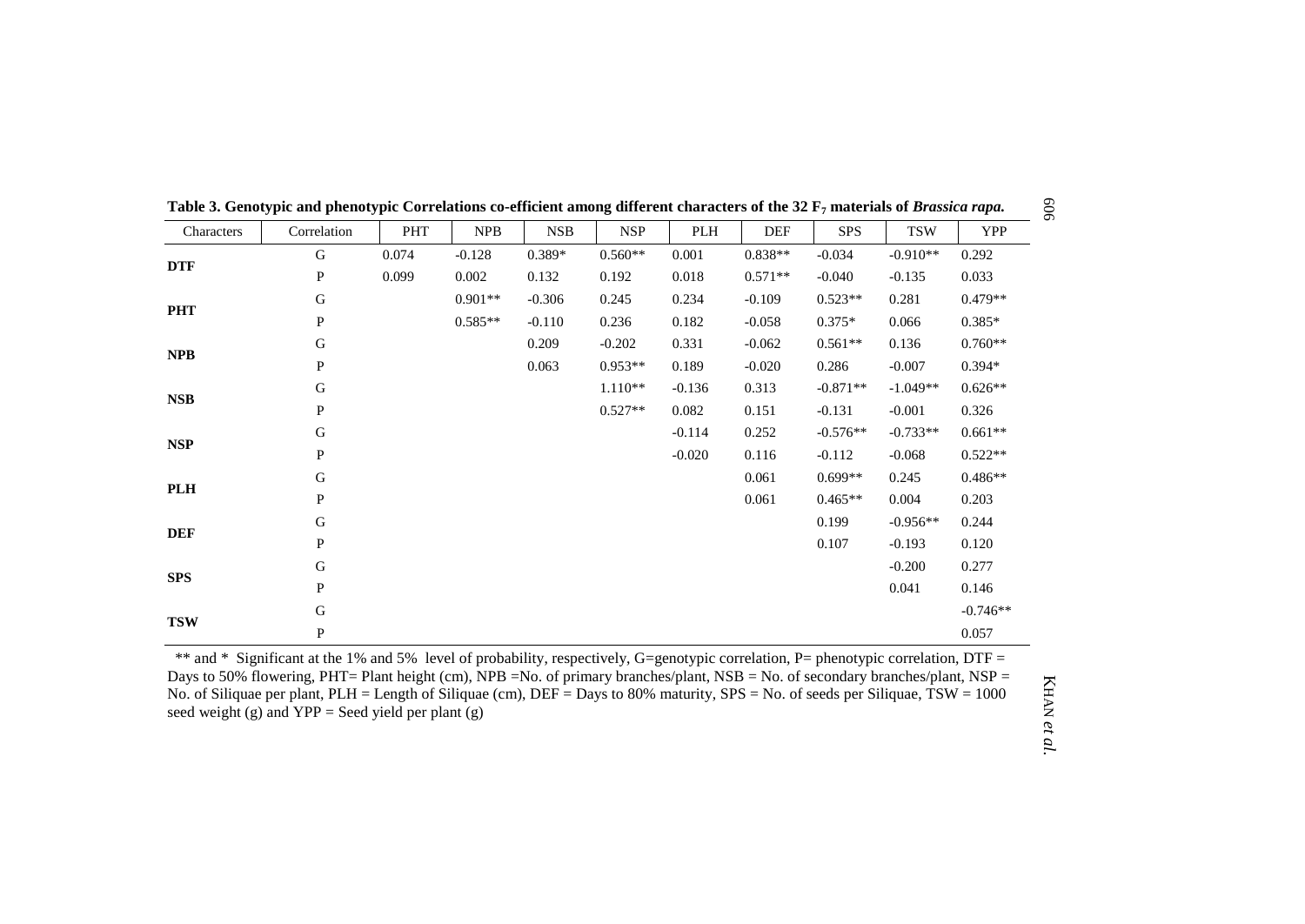|            | ртазыла гара. |            |            |            |            |            |            |            |            |            |
|------------|---------------|------------|------------|------------|------------|------------|------------|------------|------------|------------|
| Characters | <b>DTF</b>    | <b>PHT</b> | <b>NPB</b> | <b>NSB</b> | <b>NSP</b> | <b>PLH</b> | <b>DEF</b> | <b>SPS</b> | <b>TSW</b> | <b>YPP</b> |
| <b>DTF</b> | $-1.521$      | 0.116      | 0.159      | 0.321      | 0.310      | 0.000      | 0.525      | 0.025      | 0.407      | 0.292      |
| <b>PHT</b> | 0.113         | 1.572      | 1.116      | 0.253      | 0.136      | 0.061      | 0.069      | 0.386      | 0.125      | $0.479**$  |
| <b>NPB</b> | 0.195         | 1.417      | $-1.239$   | $-0.181$   | 0.167      | 0.086      | $-0.039$   | 0.414      | $-0.061$   | $0.760**$  |
| <b>NSB</b> | $-0.591$      | $-0.480$   | 0.271      | 0.827      | 0.614      | $-0.036$   | 0.196      | 0.643      | 0.469      | $0.626**$  |
| <b>NSP</b> | $-0.851$      | 0.386      | $-0.374$   | 0.917      | 0.553      | $-0.030$   | 0.158      | 0.425      | 0.328      | $0.661**$  |
| <b>PLH</b> | $-0.002$      | 0.368      | $-0.410$   | $-0.113$   | $-0.063$   | 0.261      | 0.038      | 0.516      | $-0.109$   | $0.486**$  |
| <b>DEF</b> | $-1.274$      | $-0.172$   | 0.076      | 0.258      | 0.139      | 0.016      | 0.262      | 0.147      | 0.427      | 0.244      |
| <b>SPS</b> | 0.052         | 0.823      | $-0.694$   | $-0.720$   | $-0.319$   | 0.183      | 0.125      | 0.738      | 0.089      | 0.277      |
| <b>TSW</b> | 1.383         | 0.441      | $-0.168$   | $-0.867$   | $-0.405$   | 0.064      | $-0.599$   | 0.148      | $-0.447$   | $-0.746**$ |

Table 4. Path coefficient analysis showing direct and indirect effect of yield components on seed yield in 32 F<sub>7</sub> materials of *Brassica rapa.*

## **Bold faces are direct effect**

DTF = Days to 50% flowering, PHT= Plant height (cm), NPB =No. of primary branches/plant, NSB = No. of secondary branches/plant, NSP = No. of Siliquae per plant, PLH = Length of Siliquae (cm), DEF = Days to 80% maturity, SPS = No. of seeds per Siliquae, TSW = 1000 seed weight (g) and  $\overline{YPP}$  = Seed yield per plant (g).

CHARACTER ASSOCIATION AND PATH CO-EFFICIENT ANALYSIS CHARACTER ASSOCIATION AND PATH CO-EFFICIENT ANALYSIS

**Residual effect (R) 0.264**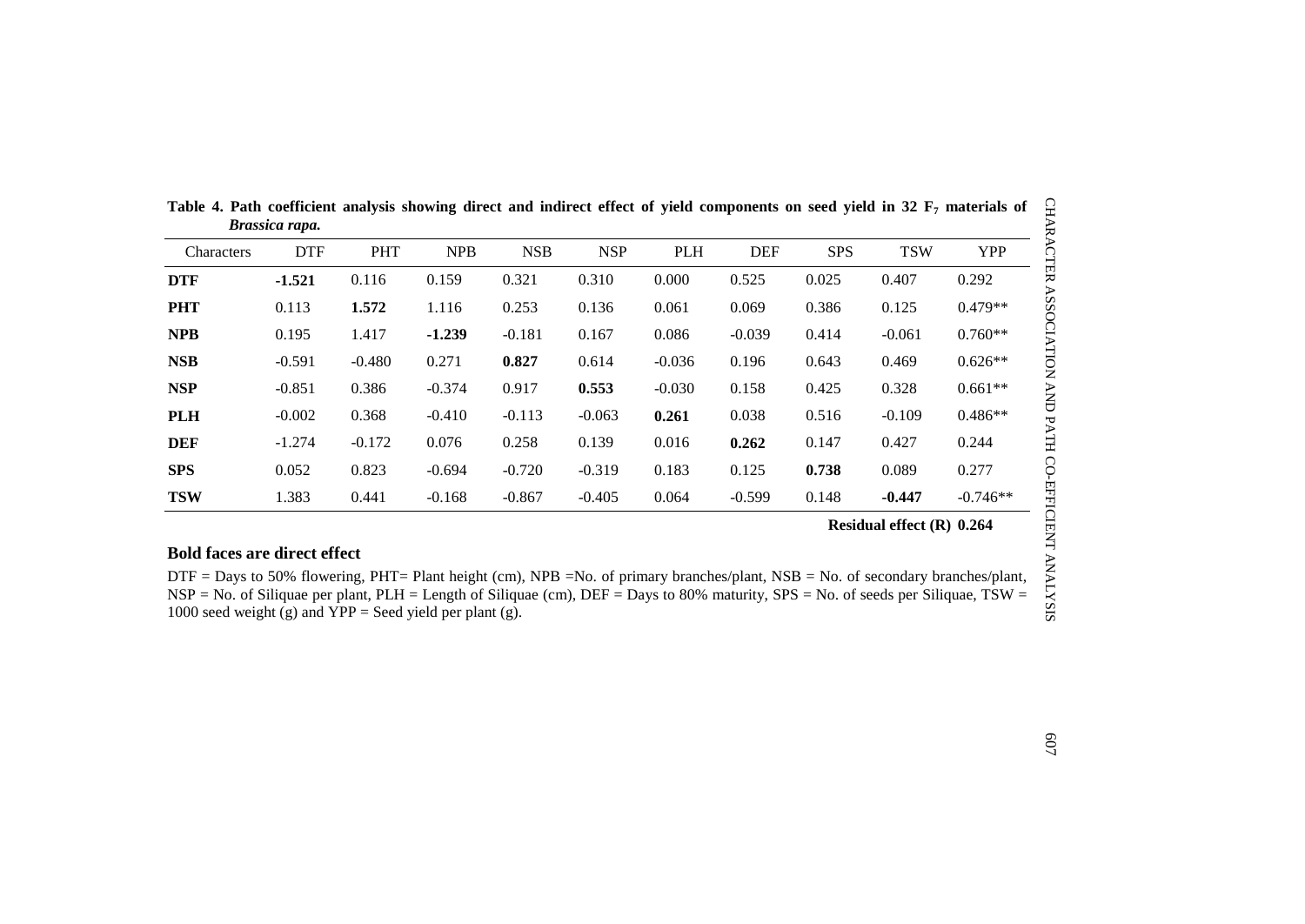Number of siliquae/plant showed positive significant correlation with yield/plant (G = 0.661, P = 0.522) and non-significant with days to maturity  $(G = 0.252, P = 0.116)$ . Whereas negative significant correlation was found in 1000-seed weight (G = -0.733, P = -0.068) followed by seeds/siliquae (G = -0.576,  $P = -0.112$ ) and negative non-significant values was found in length of siliquae  $(G = -0.114, P = -0.020)$  (Table 3). Length of siliquae showed positive significant correlation with seeds/siliquae  $(G = 0.699, P = 0.465)$ followed by yield/plant  $(G = 0.486)$ , and showed positive non significant correlation with 1000-seed weight  $(G = 0.245, P = 0.004)$  and days to maturity ( $G = 0.061$ ,  $P = 0.061$ ). Whereas there are no-negative correlation was found for the trait (Table 3).

Days to maturity showed positive non-significant correlation with yield/plant  $(G = 0.244, P = 0.120)$  followed by seeds/siliquae  $(G = 0.199, P = 0.107)$ . Whereas negative significant correlation were found in 1000-seed weight  $(G= -$ 0.956) (Table 3). Shivahare *et al*. (1975) and Singh *et al*. (1987) reported that 1000-seed weight was negatively correlated with days to 80% maturity. Seeds/siliqua showed positive non-significant correlation with yield/plant ( $G =$ 0.277, P = 0.146) followed by 1000-seed weight (P = 0.041). Whereas negative non-significant correlation were found in 1000-seed weight (G= -0.200) (Table 3). Dileep *et al*. (1997) reported that number of siliquae/plant, 1000-seed weight were positively correlated with seed yield. Tyagi *et al*. (1996) reported that no. of seeds/siliquae had positive and significant effects on seed yield/plant.

Thousand seed weight showed positive non-significant correlation with yield/plant ( $P = 0.057$ ), but the trait also showed negative significant correlation in genotypic level (G= -0.746) (Table 3). Saini and Kumar (1995), Kakroo and Kumar (1991) and Olsson (1990) found positive associations which support the results.

## **Path co-efficient analysis**

Association of character determined by correlation co-efficient may not provide an exact picture of the relative importance of direct and indirect influence of each of yield components on seed yield/plant. In order to find out a clear picture of the inter-relationship between seed yield/plant and other yield attributes, direct and indirect effects were worked out using path analysis at phenotypic level which also measured the relative importance of each component. Seed yield/plant was considered as a resultant (dependent) variable and days to 50% flowering, days to maturity, plant height, number of primary branches/plant, number of secondary branches/plant, number of siliquae/plant, length of siliquae, number of seeds/siliquae, and 1000-seed weight were causal (independent) variables. Estimation of direct and indirect effect of path co-efficient analysis for *Brassica*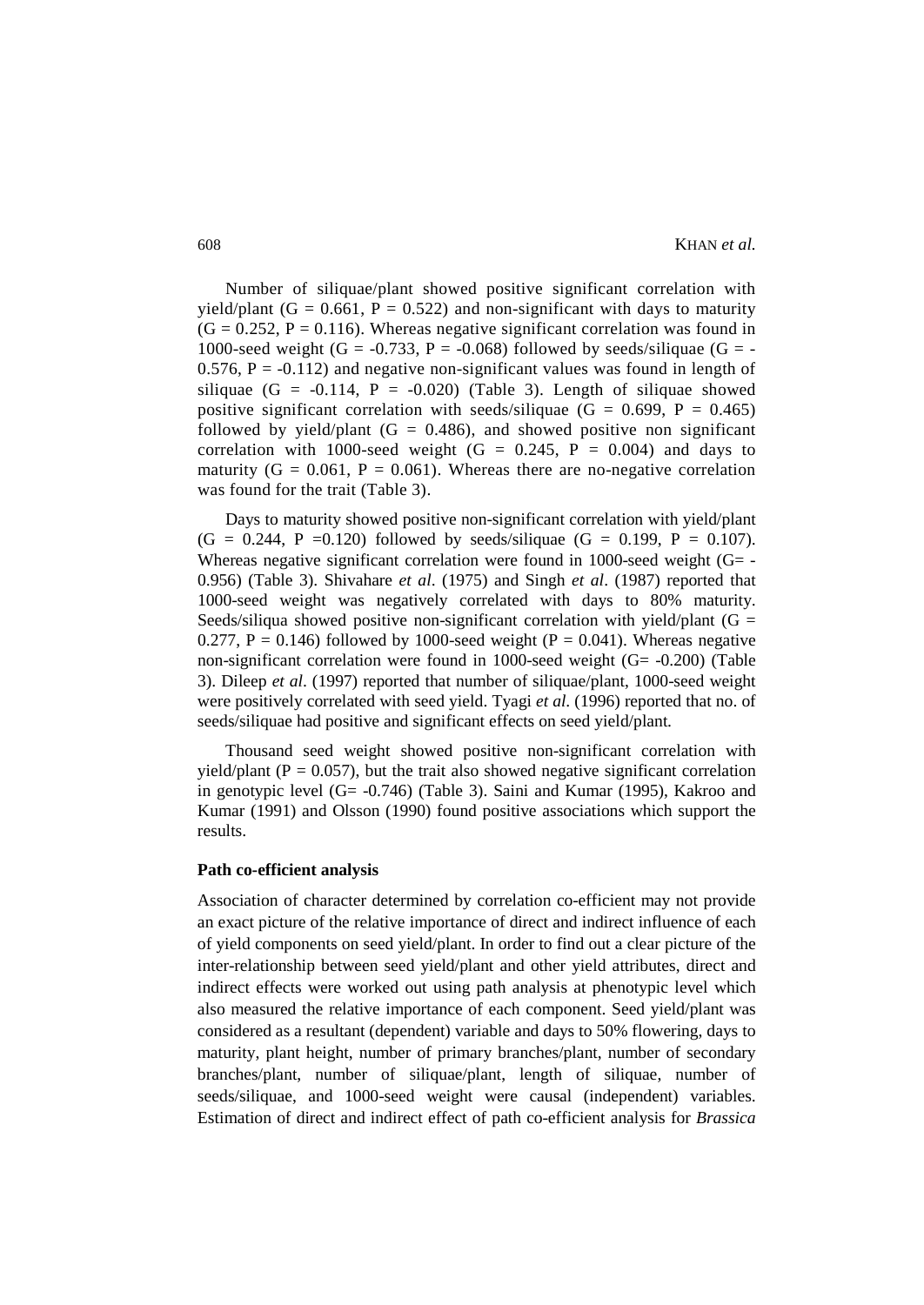*rapa* is presented in (Table 4). Residual effects of their independent variables, which have influenced on yield to a medium extent, have been denoted as 'R'. The results are discussed briefly as follows:

Path co-efficient analysis revealed that, days to 50% flowering had negative direct effect (-1.521) on yield/plant. The character had positive indirect effect on on yield/plant through days to maturity (0.525) followed by 1000-seed weight (0.407), number of secondary branches/plant (0.321), number of siliquae/plant (0.310), number of primary branches/plant 0.159), plant height (0.116), and seeds/siliquae (0.025). And it showed no negative indirect effect on yield (Table 4). Chauhan and Singh (1985) observed positive direct effect of days to 50% flowering and indirect effect of plant height, primary branches/plant and siliquae/plant on seed yield.

Plant height had the highest positive direct effect (1.572) on yield/plant. The trait had also positive indirect effect via number of primary branches/plant (1.116), seeds/siliquae (0.386), number of secondary branches/plant (0.253), number of siliquae/plant (0.136), 1000-seed weight (0.125), days to 50 % flowering  $(0.113)$ , days to maturity  $(0.069)$ , and length of siliquae  $(0.061)$ . And it showed no negative indirect effect on yield (Table 4). Kumar *et al.* (1984) and Chen *et al.* (1983) found negative direct effect on days to maturity.

Primary branches/plant had negative direct effect (-1.239) on seed yield. The character also had the positive indirect effect on yield/plant through plant height (1.417) followed by seeds/siliquae (0.414), and length of siliquae (0.086). Negative indirect effect through secondary branches/plant (-0.181), 1000-seed weight (-0.061) and days to maturity (-0.039) (Table 4). Chauhan and Singh (1995) reported plant height, siliquae/plant, and seeds/siliquae had high positive direct effect on seed yield. Number of secondary branches/plant had positive direct effect (0.827) on yield/plant. This trait had also positive indirect effect on yield via seeds/siliquae (0.643) followed by number of siliquae/plant (0.614), 1000-seed weight (0.469), number of primary branches/plant (0.271), and days to maturity (0.196). On the other hand, negative indirect effect was found for the character days to 50 % flowering (-0.591) followed by plant height (-0.480) and length of siliquae (-0.036) (Table 4). No. of primary braches/plant had the highest negative direct effect on seed yield was observed by Chowdhury *et al.* (1987), while working with 42 strains of mustard.

Number of siliquae/plant had positive direct effect (0.553) on seed yield. This trait had also positive indirect effect on yield via number of secondary branches/plant (0.917) followed by seeds/siliquae (0.425), 1000-seed weight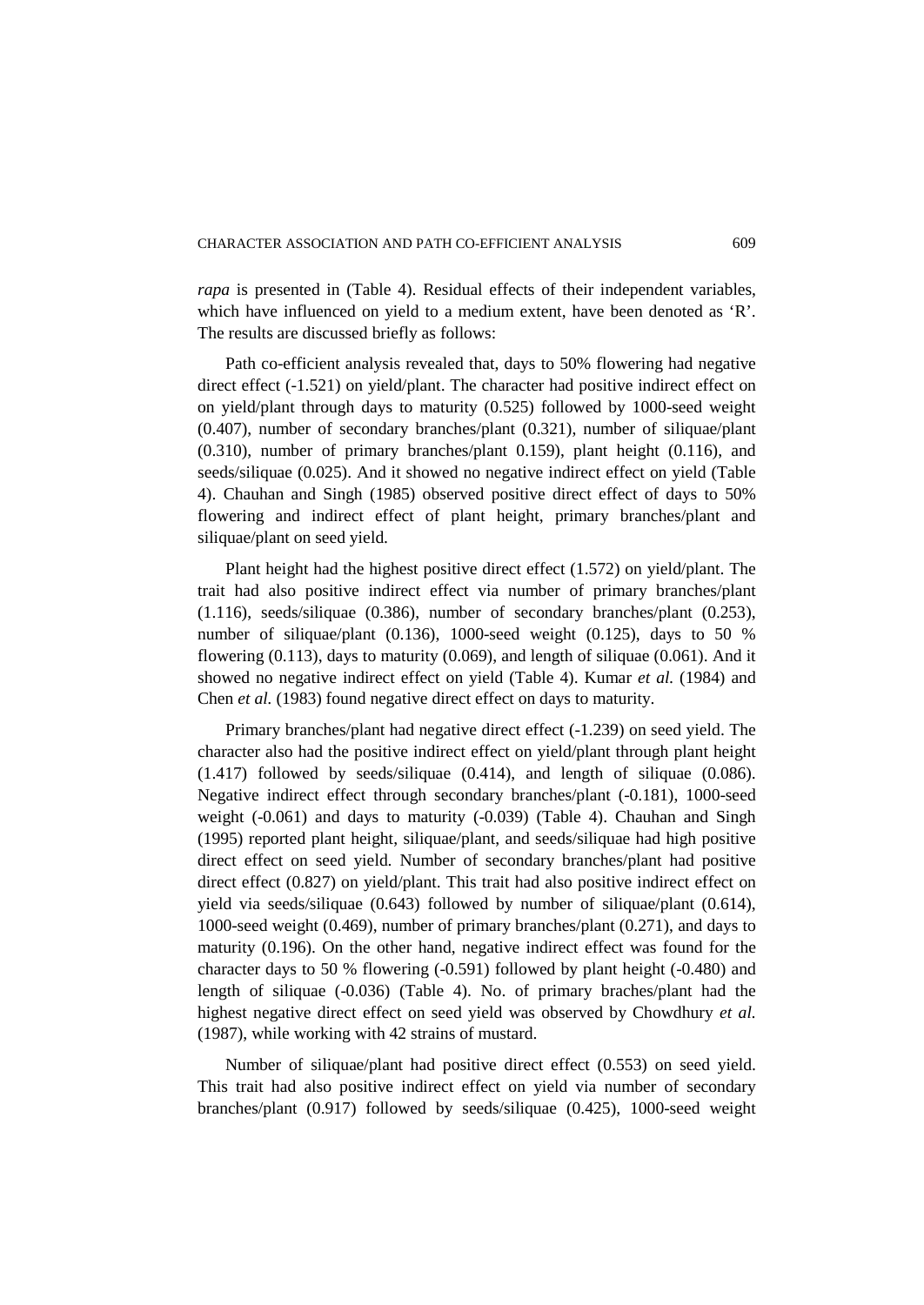(0.328), plant height (0.386), and days to maturity (0.158). And this trait had negative indirect effect on days to 50 % flowering (-0.851) followed by number of primary branches/plant (-0.374) and length of siliquae (-0.030) (Table 4). Yadava *et al.* (1996) found the number of siliquae/plant had the highest positive direct effect on seed yield.

Length of siliquae had direct positive effect (0.261) on yield/plant. This trait had also indirect positive effect on yield/plant through seeds/siliquae (0.516) followed by plant height (0.368) and days to maturity (0.038). On the other hand, length of siliquae showed indirect negative effect via number of primary branches/plant (-0.410), number of secondary branches/plant (-0.113), and 1000 seed weight (-0.109), number of siliquae/plant (-0.063), and days to 50% flowering (-0.002) (Table 4). Days to maturity had direct positive effect (0.262) on yield/plant. This trait also showed indirect positive effect on yield/plant through 1000-seed weight (0.427) followed by number of secondary branches/plant (0.258), seeds/siliquae (0.147), siliquae/plant (0.139) number of primary branches/plant (0.076), and length of siliquae (0.016). On the other hand, this character showed indirect negative effect via days to 50 % flowering (-1.274) and plant height (-0.172) (Table 4).

Seeds/siliquae had a positive direct effect (0.738) on yield/plant and positive indirect effect via plant height (0.823) followed by siliquae length (0.183), days to maturity (0.125), 1000-seed weight (0.089), and days to 50% flowering (0.052). On the other hand, this trait showed negative indirect effect through number of secondary branches/plant (-0.720), number of primary branches/plant (-0.694), and siliquae/plant (-0.319) (Table 4). Thousand seed weight had a negative direct effect (-0.447) on yield/plant and positive indirect effect through days to 50% flowering (1.383) followed by plant height (0.441), seeds/siliquae (0.148) and length of siliquae (0.064).

On the other hand, this trait showed negative indirect effect on yield via number of secondary branches/plant (-0.867), days to maturity (-0.599), siliquae/plant (-0.405), and number of primary branches/plant (-0.168) (Table 4). Kudla (1993) reported that 1000-seed weight had positive direct effect on seed yield. Through path analysis, the residual effect was observed. The residual effect (R) was 0.264 which indicated that characters under study contributed 73.60% of the variation in seed yield/plant (Table 4). It is suggested that there were some others factors those contributed 26.40% to the variation in seed yield/plant not included in the present study. Considering the plant height, number of secondary branches, siliquae/plant, maturity duration, seed yield and other yield contributing characters, the genotypes  $G_8$ ,  $G_3$ ,  $G_{17}$ ,  $G_{19}$ ,  $G_{10}$ ,  $G_{15}$ , and  $G_{21}$  were selected for future hybridization programme.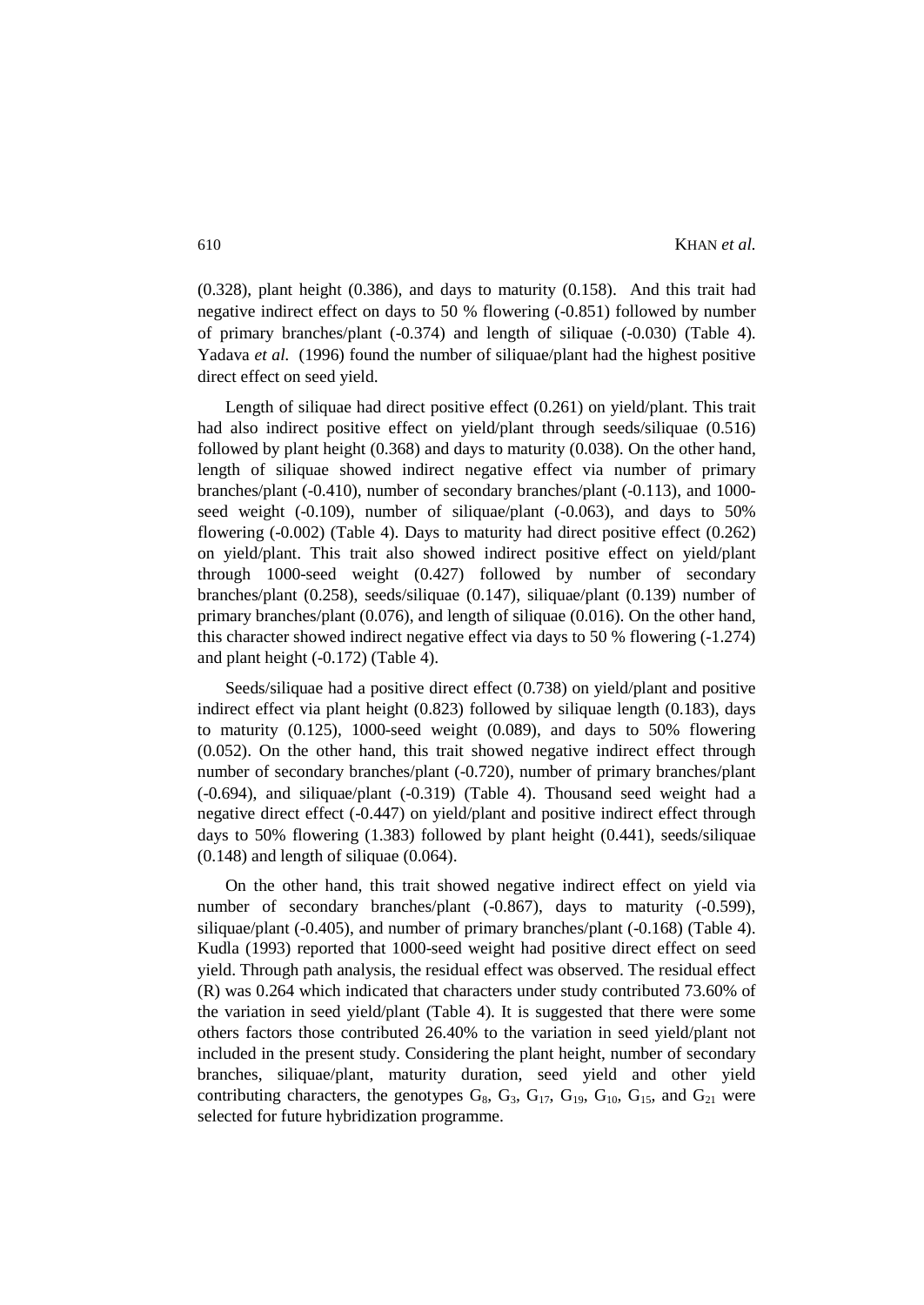#### **References**

- Behl, R. K., B. D. Chowdhury, R. P. Shingh and D. P. Shingh. 1992. Morphophysiological determinants of oil yield in *Brassica juncea* under dry land conditions. *Indian J. Genet. Pl. Breed.* **52 (3)**: PP. 280-284.
- Burton, G. W. 1952. Quantitative inheritance in grass pea. Proc. 6<sup>th</sup> Grassl. Cong. 1: 277-283.
- Chowdhury, B. D., S. K. Thakural, D. P. Singh and P. Singh. 1987. Genetics of yield and its components in Indian mustard. *Narenda Deva J. Agril*. *Res*. **3(1)**: 37-43.
- Chauhan, V. S. and P. K. Singh. 1985. Correlation and path analysis in lentil. *Lens.* **9**: 19-22.
- Chauhan, J. and P. Singh. 1995. Association of some morpho-physiological determinants with seed yield in Toria (*B. campestris L. var. Toria*). Thesis Abst. **Xl−I:** 42-43.
- Chen, C., K. K. Hwu, C. P. Liu and M. S. Lin. 1983. Selection criteria for yield improvement in rape. *J. Agril. Asso. China*. **124**: 63-73.
- Clarke, G. M. 1973. Statistics and Experimental Design. Edward Arnold., London.
- Dileep, K., S. V. K. Arvind, D. Bali and K. Kumar. 1997. Correlation and regression studies between different yield attributes and seed yield in mustard *(Brassica juncea*  L*.). Pant Univ. Agric. Tech*. **14**(2): 202-206.
- Dewey, D. R. and Lu. 1959. A correlation and path co-efficient analysis of component of crested wheat grass production. *Agron. J.* **52:** 515-518.
- Johnson, H. W., H. F. Robinson and R. E. Comstock. 1955. Genetic divergence and relationship in *Brassica napus L*. *Agron. J*. **47**: 314-318.
- Kakroo, P. and S. Kumar. 1991. Genetic determination of seed yield through its components in Indian mustard. *Indian J. Genet. Pl. Breed.* **51(2)**: 82.
- Khaleque, M. A. 1985. A guide book on production of oil crops in Bangladesh. DAE and FAO/UNDP project BGA/79/034, strengthening the Agricultural Extension Service Khamarbari, Farmgate, Dhaka. P.3.
- Kudla, M. 1993. Comperative analysis of winter swede rape genotypes. *Biuletyn Instytutu Hodowli Roslin*. **90**(1): 99-107.
- Kumar, P., T. P. Yadava and A. K. Yadav. 1984. Association of seed yield and its component traits in the F<sub>2</sub> generation of Indian mustard. *Indian J. Agril. Sci.* **54**(5): 604-607.
- Miller, P. J., J. C. Williums, H. F. Robinson and R. E. Comstock. 1958. Estimates of genotypes and environmental variances and covariences in upland cotton and their implications in selection. *Agron. J.* **50:**126-131.
- Olsson, G. 1990. Rape yield-production components. *Sversk Fortidning*. **59**(9): 194-197. Cited from *Pl. Breed. Abst*. **61**(5): Pp. 588.
- Singh, R. P., B. P. S. Malik and D. P. Singh. 1987. Variation for morphological characters in genotypes of Indian mustard. *Indian J. Agril. Sci*. **57**(4): 225-230.